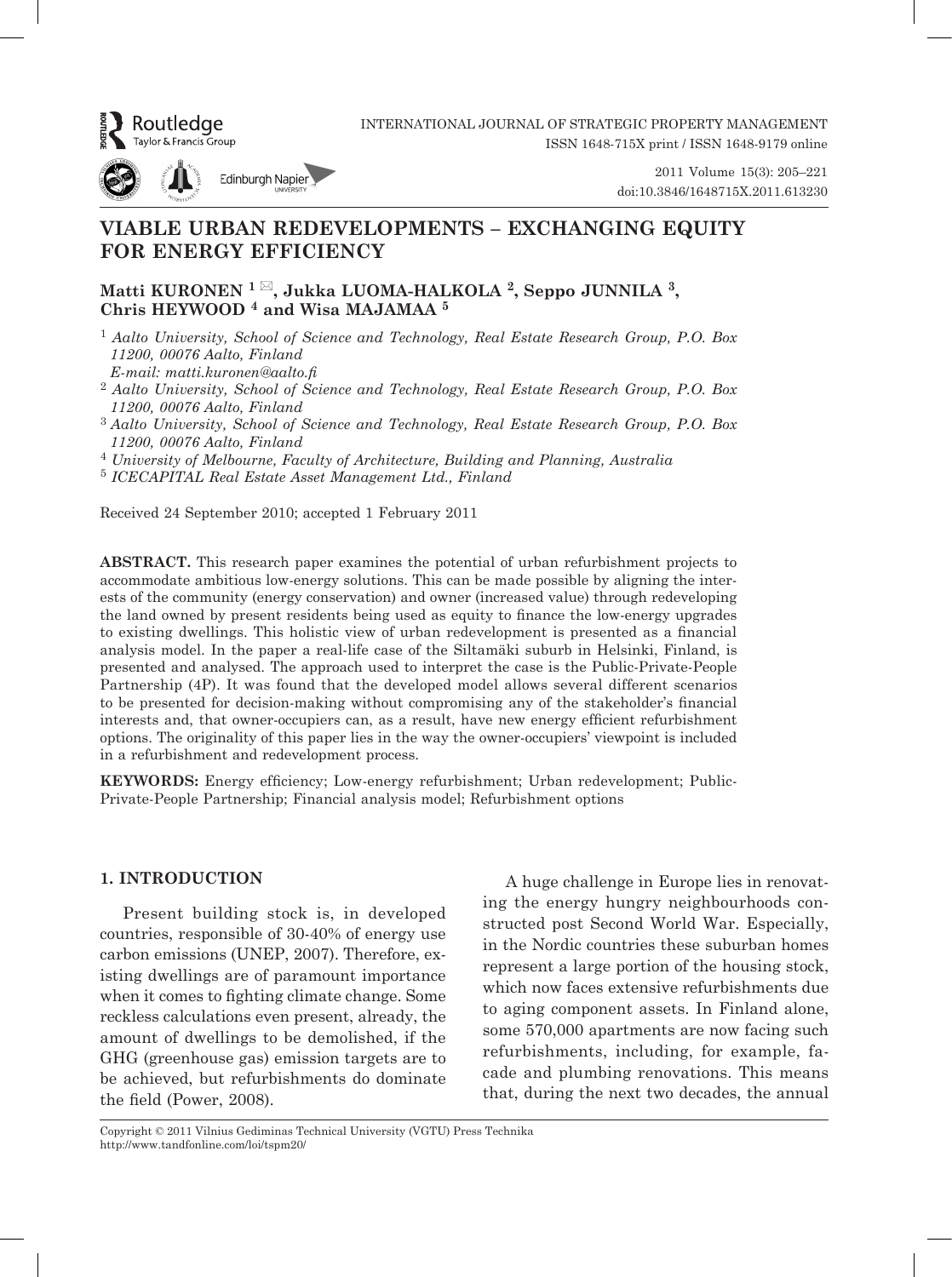number of renovated suburban apartments is bigger than the number of new-built apartments that construction industry products annually (Salminen, 2009).

The pressing need to refurbish neighbourhoods constructed in the 1960's and 1970's is a question of social, environmental and economical sustainability. Social, because people residing in these neighbourhoods are aging and require more and different kinds of services. On the other hand, the services are dearer to produce when housing density decreases as the function of both time and accumulating personal affluence. It is environmentally vital, because roughly a third of greenhouse gas emissions per capita is directly related to housing (Seppälä, 2009; Heinonen et al*.*, 2010). Refurbishment enables low-energy retrofitting in the existing housing (Atkinson et al., 2009; Lahti, 2010), if it only can be afforded. The Finnish Ministry of Environment has therefore launched a program for subsidising renovations aimed at improving energy efficiency. Somewhat similar initiatives exist elsewhere, for example, in Germany (Kuckshinrichs et al*.*, 2010). And finally, the need for refurbishment is an economical question, because housing also forms a major part of both national and personal wealth. In addition, changes in quality and location of housing in Finland affect property taxes and levies collected by public authorities.

As can be seen above, the dimensions of sustainability also overlap in urban redevelopment and energy efficiency is not the only, nor always a shared, goal. Such overlaps create tensions and even conflicts between the different sustainability targets (Godschalk, 2004). Optimally the neighbourhoods are refurbished so that none of these dimensions of sustainability nor the parties will suffer, otherwise some of the parties will not have an incentive to do any but the most necessary renovations. Deficiencies in the traditional, sequential urban planning process in coping with this major refurbishment challenge are becoming more and more evident, and finding new ways to improve the dialogue between all the actors for low-energy urban refurbishment is crucial (Kuronen et al*.*, 2010; Edelman, 2007).

One specific reason for the refurbishment, let alone redevelopment, process being so complex is the number of stakeholders present. In Finland these include at least homeowners, tenants, housing companies and associations, central and local government, developers, banks, institutional and private investors, companies and registered associations practicing in the area. Another reason, typical for owner-occupied housing, making the refurbishment and redevelopment difficult, is that the people, who already own their apartments and the land underneath, may be reluctant to take loans, potentially on top of their existing ones, to finance refurbishment.

Approximately 60% of Finnish homes are owner-occupied. Of house types 60% of stock is in block of flats or terraced houses (Statistics Finland, 2008). Finnish housing companies are, basically, a management system applied somewhat similarly to condominiums or owners' associations and used in owner-occupied blocks and terraced houses. Similarities to other Nordic models do exist (Lindgren and Castell, 2008). Home-owners are shareholders in housing companies entitling them to control their own house or apartment and obligating them to share the costs of management. Housing companies are limited liability, nonprofit organizations not allowed to take risk by law. Their only purpose is to own one or more buildings in which more than a half of the total floor space of the buildings is specified as residential apartments in the possession of shareholders (Government of Finland, 1991). They are legal entities like other limited liability companies.

In this study, the situation that prevails in Finland is discussed, but the overall idea of using current land ownership of the inhabit-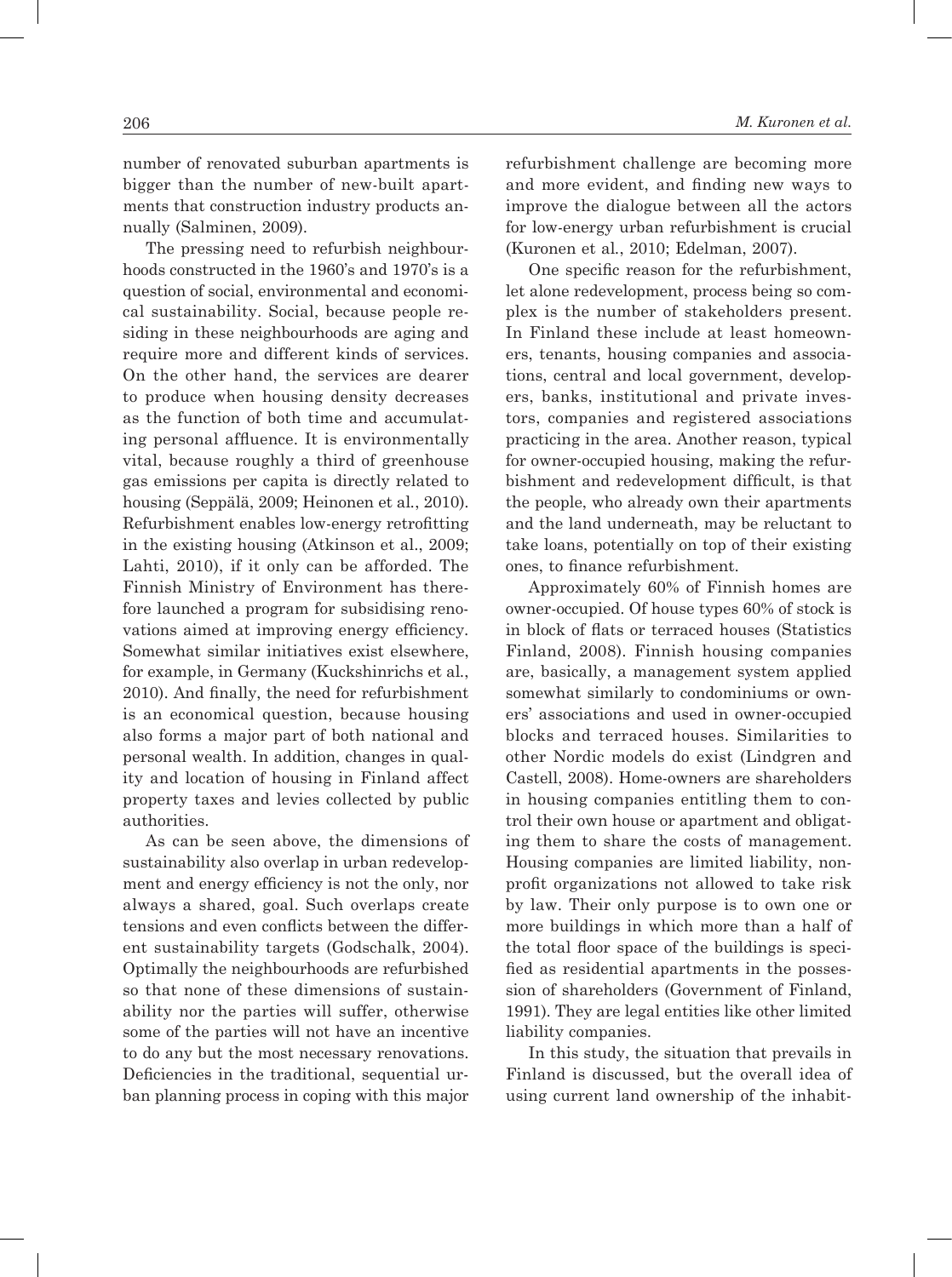ants with redevelopment potential to create opportunities for equity markets is a concept considered to be applicable internationally.

The purpose of this study is to:

- Show how energy efficient refurbishments could be partly financed by using external investments in building rights, and
- How the local government possessing the planning monopoly could set the scene for energy efficient refurbishments.

A financial model of viable urban redevelopments in these multi-stakeholder environments is presented and used to answer the following research question and latter subquestion:

- How can the current land ownership of housing companies be used as a vehicle for low-energy refurbishment of existing suburbs?
- How could a 4P (Public-Private-People Partnership) improve this refurbishment process towards producing an assortment of more economical and energy efficient refurbishment options?

As a framework for multi-stakeholder environment the 4P approach is used. Here the People are the inhabitants of an existing neighbourhood, represented by their housing companies. This representativeness eases negotiations within partnership.

This study relies on the proposition that more interaction between stakeholders could lead to more choices in refurbishment options and financing them, and that the traditional planning process does not enable such interaction. The study presents a financial analysis model, which tries to maximise the value of redevelopment to the owner-occupiers and public stakeholders of an existing neighbourhood. The viewpoint of the model is that of People's, particularly, that of a single owner-occupier making decisions within a housing company. Furthermore, the study tries to recognise the multi-stakeholder environment of urban redevelopment and develops a new urban redevelopment framework based on holistic redevelopment thinking and the external investor's interest.

First, this paper presents the methodology used; second the urban redevelopment concept in 4P framework is introduced and developed onto the financial analysis model, which is then applied to the real life case of Siltamäki, an existing owner-occupied suburb in Helsinki. Finally, answers to the research questions above are provided and some conclusions drawn. The principal finding in this research paper is that within 4P, the inhabitants have new possibilities to finance energy efficient, or low-energy, refurbishment.

### **2. Methodology**

The study uses mixed methods research with an emphasis on quantitative research (financial analysis). The required data was collected from various sources. Existing data such as published reports, zoning plans, statistics, demographic studies and newspaper articles were used. Moreover, thematic interviews of key participants and relevant stakeholders representing all three parties (Public, Private and People) were conducted and workshops of the Siltamäki project group were observed. The multi-professional project group was formed because Siltamäki is a case of a large research program. To allow emerging ideas to stand out, mostly open-ended questions were used in the interviews, which were semi-structured.

The financial analysis model created in this study includes the potential for housing companies to raise money (equity financing), also indicating costs due to releasing this potential, and costs of low-energy refurbishments compared to conventional refurbishments. These are evaluated from a single owner-occupier's viewpoint. For simplicity the building right is considered as the only income variable in the financial analysis model. The model was sketched in the workshop based on the data, developed more thoroughly later and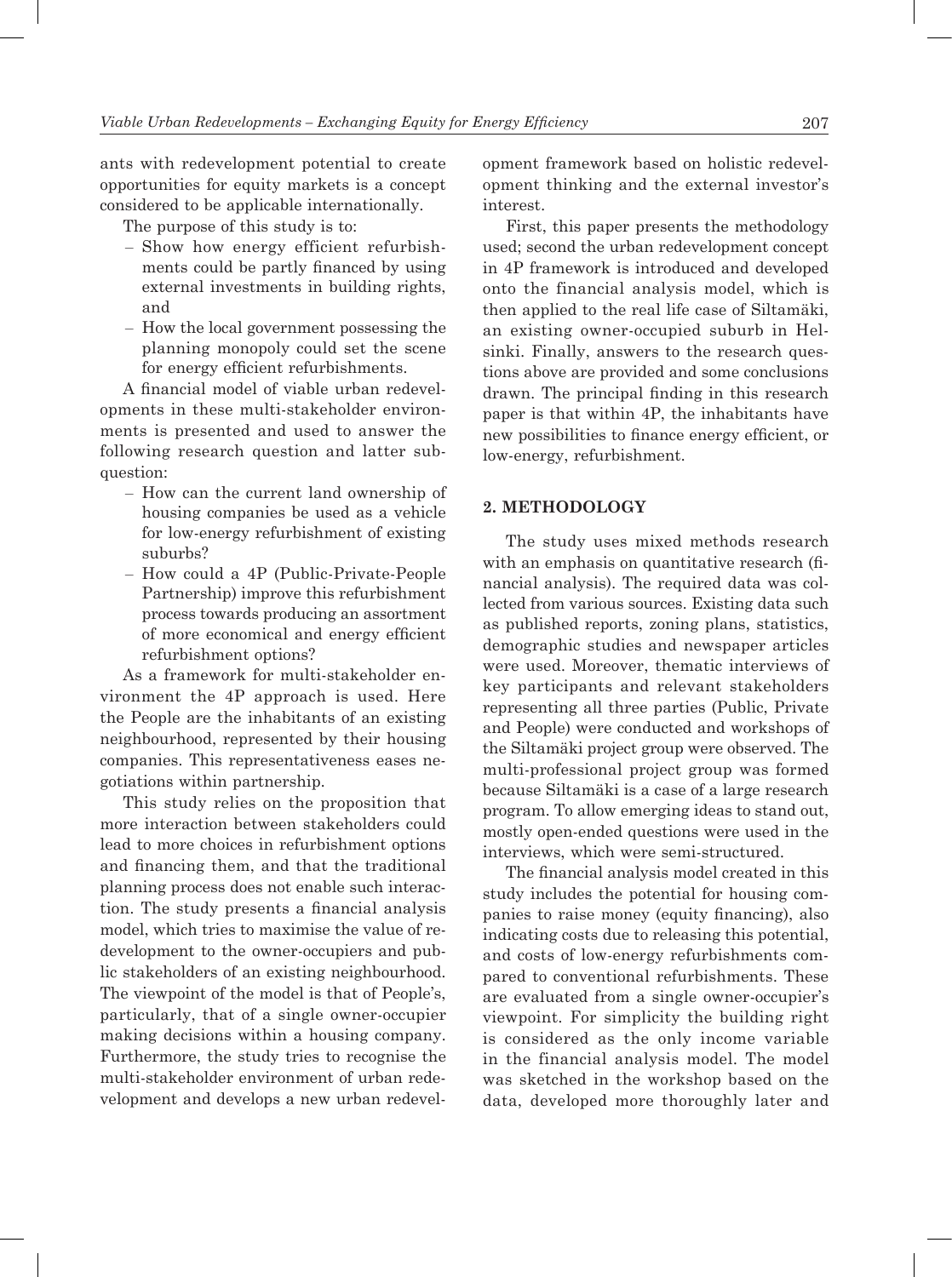re-evaluated with participants so that the most relevant factors are present.

By using the financial analysis model the interests of the most important stakeholders in suburban redevelopment are being integrated. With the model the effects of an investment opportunity can be estimated and different scenarios created and evaluated. It can be determined which variables are important to each stakeholder, which variables are those that can be most easily affected and who has the power to do so.

Originally, the model was developed and pre-tested at workshop meetings with the Siltamäki project group, where the model was presented, discussed, and approved. It was acknowledged in the workshops that scenarios represent a new approach for the Finnish markets and the closest resemblance could be found perhaps in neighbourhood development projects in Australia and North America. However, workshop meetings concluded that new approaches are crucial to untangle the lowenergy refurbishment challenge of Siltamäki.

### **3. Public-Private-People Partnerships in redevelopment**

Developments, both creating new and altering old buildings, are multi-stakeholder environments (Healey, 1998; Rydin, 2010). Recent research has introduced the concept of PublicPrivate-People Partnerships (4P's) into field of urban development (Kuronen et al., 2010; Majamaa, 2008). All stakeholders mentioned in the Introduction fall into one of these categories of Public, Private or People<sup>1</sup> (Table 1).

The usage of PPP (Public-Private Partnership) as a term in redevelopment processes, where potential for land value development has a key role, has been termed leverage planning in the UK and it has been used also in the Nordic urban development context (Brindley et al., 1989; Mäntysalo, 1999). This means that the Public party agrees on negotiating the planning regime and provides incentives for other parties to achieve its own policies. However, leverage planning does not include People as 4P does.

Although it is hard to demonstrate in a watertight way the contribution of partnership models in successful urban redevelopment project, it is the view shared by many contemporary researchers (Ball, 2004; Ball and Maginn, 2005; Rudlin and Falk, 2009). Effective partnerships are nevertheless to be inclusive and egalitarian (Hastings, 1996) and that's where 4P aims. Urban development and redevelopment have been studied in great rigour and the need for process changes has been recognized by several studies, which include Väyrynen (2010), Kuronen et al. (2010), Doak and Karadimitriou (2007) and Edelman (2007).

**Table 1.** Categories and stakeholders in 4P urban development

| Category            | Public                                                              | Private                                                                                       | People                                                                                |
|---------------------|---------------------------------------------------------------------|-----------------------------------------------------------------------------------------------|---------------------------------------------------------------------------------------|
| <b>Stakeholders</b> | Local government<br>(municipality)<br>Central government<br>(state) | Developers<br>Banks<br>Institutional investors<br>Private investors<br>Construction companies | Homeowners (organised)<br>in housing companies)<br>Tenants<br>Registered associations |

<sup>1</sup> Capitalised forms are used for greater clarity when referring to the stakeholder categories.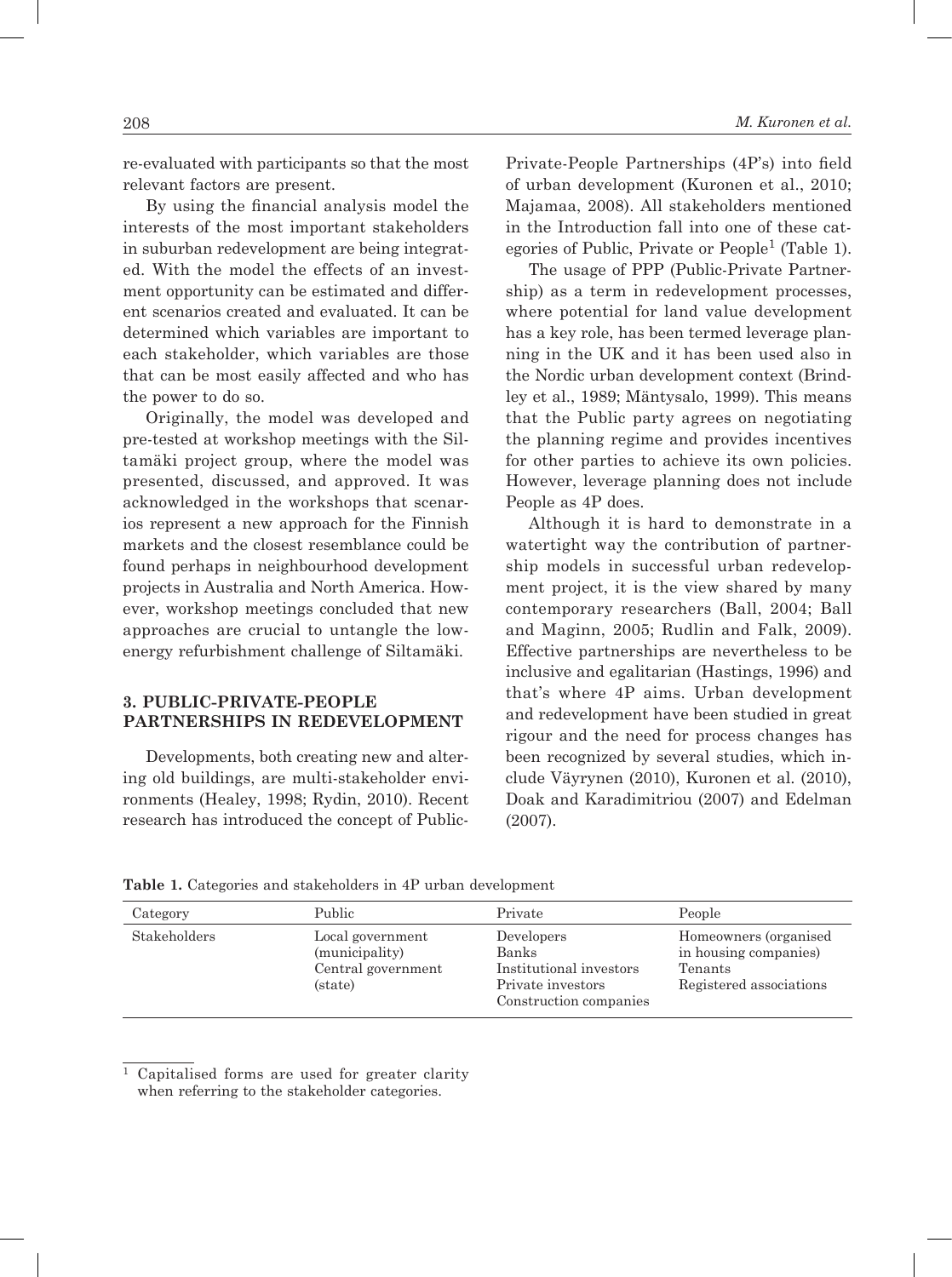The status of the People has been discussed earlier, though in different contexts. A prominent approach to People is the idea of neighbourhood as a club or a firm that as an institution governs the production and consumption of urban space (Webster, 2003). In redevelopment Webster defined three levels of neighbourhood, relevant to this study also: the micro-neighbourhood (adjacent homes that is, a housing company), meso-neighbourhood (street) and macro-neighbourhood (common services). Usually the People in neighbourhoods are just listed under community participation, as a form of consumer participation, as negotiators for different compensations, or as a herd for socalled 'community leaders' to guide (Ball and Maginn, 2005). However, a distinction must be made according to housing markets. Ball (2004) has discussed the divergences in views in urban regeneration when the pay-offs vary or when the community does not equal the beneficiaries of project outputs. Owner-occupancy at least partially tackles this issue.

A suburban redevelopment project has an opportunity for equity financing, rather than solely relying on the debt financing in financial arrangements. The possibilities of equity financing vary case-by-case and, for external investors' rational decisions to intercept with local development conditions, new innovations are crucial (Joutsiniemi, 2010; Staffans et al*.*, 2009; Ahlava and Edelman, 2008; Guy and Rowley, 2002; Healey, 1998). The government's (Public's) crucial role concerning all kinds of property development and construction is brought out by also Urbanavičienė et al. (2009). The investor decision-making has been discussed, for example, by Ranaweera and Crawford (2010), and Wilmot and Crawford (2008).

The difference between equity financing and debt financing is important to keep in mind. In the traditional debt financing (see Figure 1), a housing company borrows money for the refurbishment. In return, the lender receives interest payments on the outstanding principal, until the whole principal has been paid off. To safeguard its investment, the lender keeps enough of the borrower's property as collateral. After the lender has received the whole principal, it does not retain any ownership rights.

In the equity financing (see Figure 2), a housing company sells or rents its property to an external investor in order to raise additional capital for financing the refurbishment. This external investor retains an ownership right and requires a certain level of yield in order to embark on the investment. The risk is always higher for equity investment than for debt investment, because debt is paid off first and there is such strong collateral backing it up. For the equity, there is no guarantee about the cash flows, thus the amount of uncertainty is higher. This has an effect on investor or developer joining the partnership.



**Figure 1.** Traditional debt financing (after Luoma-Halkola et al., 2010)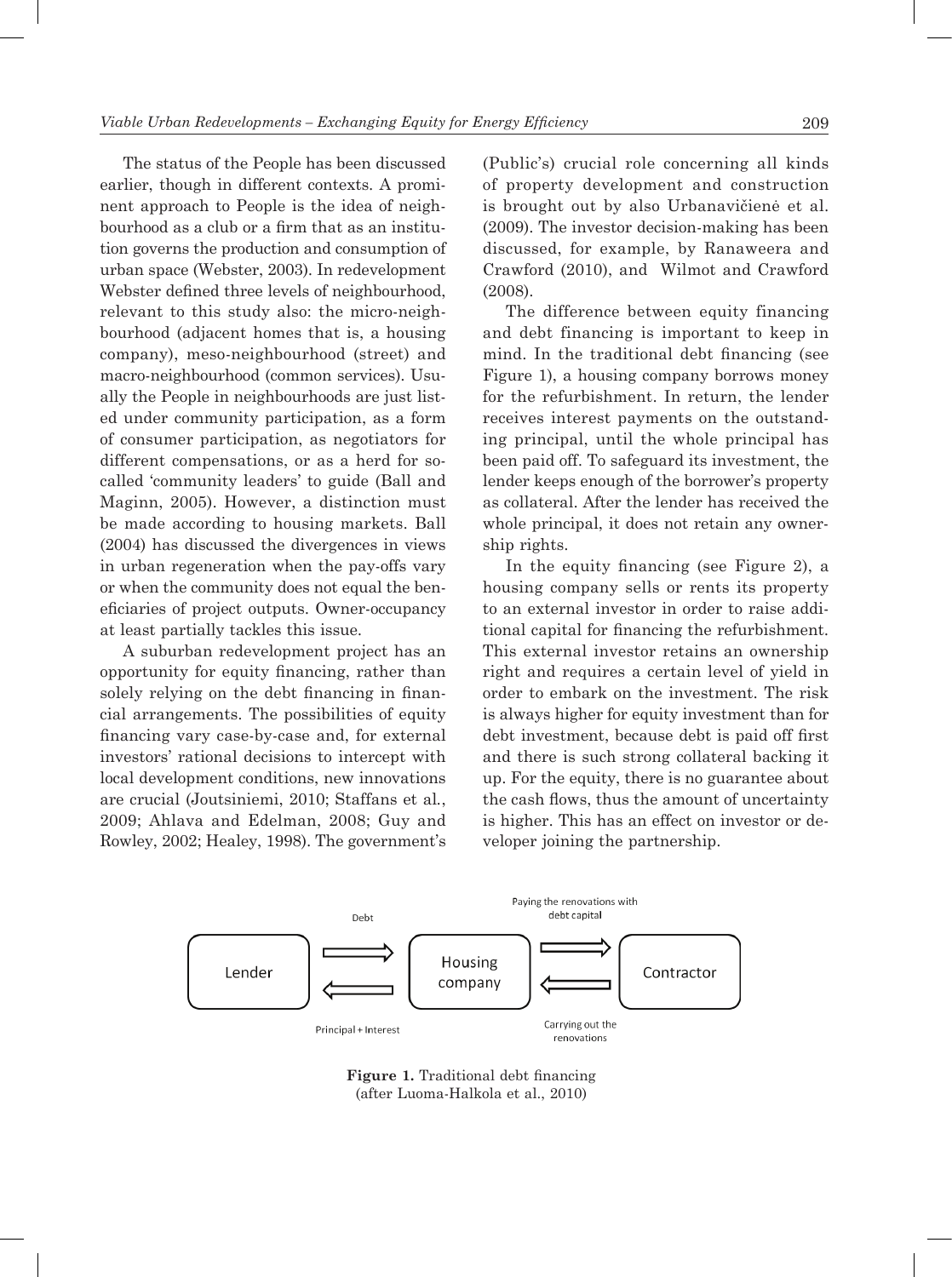

**Figure 2.** Debt and equity financing (after Luoma-Halkola et al*.*, 2010)

Involvement of external investors could bring the needed relief and additional money for the struggling housing companies (Guy and Rowley, 2002). The large scale of these redevelopment actions most likely requires big institutional investors, such as banks, investment banks or big construction companies who have the resources to design, deliver and finance large-scale suburban redevelopment. As indicated with the dashed line in Figure 2, the developer and constructor can actually be the same company. In the 4P system these all belong to the Private category.

A market-based external investor needs certain business incentives in order to join the redevelopment process as an investor or developer (Rydin, 2010; Guy and Rowley, 2002; Healey and Nabarro, 1990). The most basic principle is that the business has to be profitable. Therefore, what are the requirements and what is the framework within which it would be feasible for these investors to join the redevelopment investment process? This issue will be discussed later when the financial analysis model is presented. The model can be used for an indicative estimate of the investment's overall feasibility.

### **4. Case Siltamäki**

The 22-hectare area of Siltamäki was chosen as a case study for this project. Siltamäki represents a 1970's neighbourhood fairly well; it even has planning controls to preserve the external appearance because of its value as a representative suburb of the era (Salastie, 2009). Siltamäki has been investigated under a joint venture R&D program - the Agile Renovation Project (*Ketterä korjausmalli*) so much information about renovation prices and the like was already available and the project workshops could be used to evaluate the financial model created in this study.

The location is 15 kilometres north from the central business district of City of Helsinki. The area consists of seven privately owned housing companies, which encompass approximately 1,000 apartments in 44 two or threestorey apartment buildings, total net floor area being  $65,500 \text{ m}^2$  (Salastie, 2009). The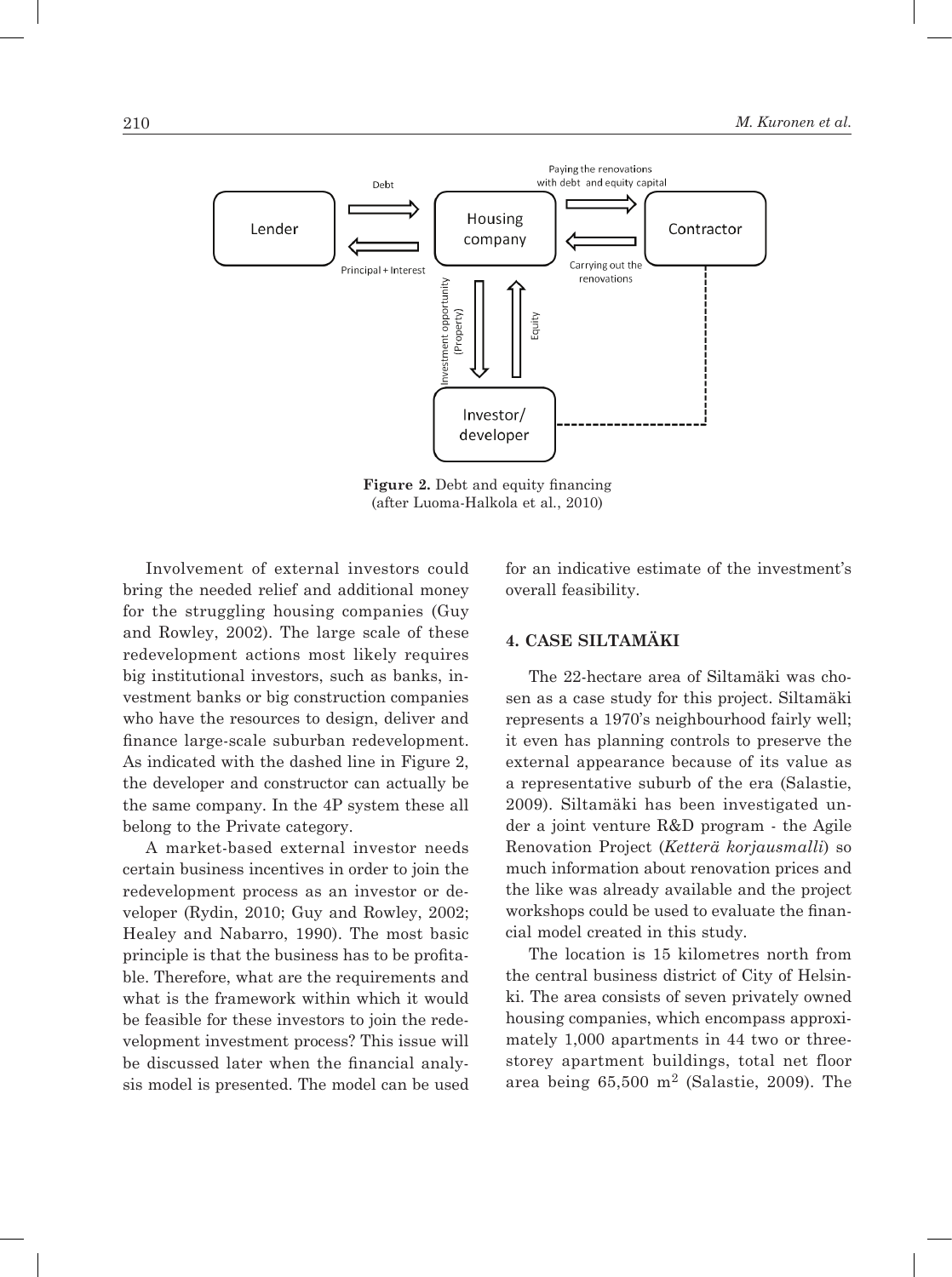refurbishment costs in Siltamäki were estimated to be  $\epsilon$  60m. These extensive renovations include facade and balcony renovations, plumbing repairs, and renewal of the electricity and HVAC systems.

Also characteristic of the case is the role of local government. In Finland local governments, City of Helsinki in the case, is in charge of approving land use plans and building permits. Detailed plans must fit the general plan and building permits the national Building code. These assumptions are embedded in the model.

Table 2 includes the estimated refurbishment costs for Siltamäki, as well as the subsidies offered by the state. Subsidies are offered for renovations, which are considered to have the best potential for energy savings. In Siltamäki these include facade renovations and ventilation system renewal (Lantto and Saari, 2010).

Conventional facade renovations and ventilation system renewals presented in Table 2 would improve the energy efficiency, but real low-energy refurbishment would be more expensive and difficult to justify for the housing companies. Old suburbs have a huge energy saving potential, but to unleash this potential, the incentives for low-energy refurbishment have to be strong. Just by a typical building envelope refurbishment (adding insulation, changing windows and doors) and renewing ventilation, all typical procedures in renovating a house built in the 1970's, the energy consumption can be cut by almost half (Lahti, 2010; Shiel, 2009).

|                                  | Renovation<br>$\text{costs/m}^2$<br>as per<br>Building<br>Code 2010 | Renovation<br>$costs/m^2$ ,<br>low-energy<br>option | Subsidy<br>percentage | Subsidy/ $m^2$ | Subsidy/<br>$m^2$ , low-<br>energy<br>option | Price/m <sup>2</sup> | Price, low-<br>energy<br>option/ $m2$ |
|----------------------------------|---------------------------------------------------------------------|-----------------------------------------------------|-----------------------|----------------|----------------------------------------------|----------------------|---------------------------------------|
| Facade<br>renovation             |                                                                     |                                                     |                       |                |                                              |                      |                                       |
| Outer wall<br>renovation         | € 144                                                               | € 185                                               | 15%                   | $\in 21.6$     | €27.8                                        | € 122.4              | €157.3                                |
| Window<br>renovation             | $\epsilon$ 217                                                      | $\epsilon$ 240                                      | 15%                   | €32.6          | €36.0                                        | € 184.5              | € 204.0                               |
| Roof<br>renovation               | $\in$ 54                                                            | N/A                                                 | 15%                   | $\in$ 8.1      | N/A                                          | €45.9                | N/A                                   |
| Balcony<br>repair                | €107                                                                | N/A                                                 | $0\%$                 | $\epsilon$ 0.0 | N/A                                          | €107.0               | N/A                                   |
| Other<br>necessary<br>renovation |                                                                     |                                                     |                       |                |                                              |                      |                                       |
| Plumbing<br>repair               | $\epsilon$ 308                                                      | N/A                                                 | $0\%$                 | € 0.0          | N/A                                          | € 308.0              | N/A                                   |
| Electricity<br>system            | € 58                                                                | N/A                                                 | $0\%$                 | $\epsilon$ 0.0 | N/A                                          | €58.0                | N/A                                   |
| Air outlet<br>machinery          | € 13                                                                | N/A                                                 | 15%                   | $\epsilon$ 2.0 | N/A                                          | € 11.1               | N/A                                   |
| Total                            | € 901                                                               | €965                                                |                       | €64.2          | €73.8                                        | € 836.8              | € 891.2                               |

**Table 2.** Estimated refurbishment costs in Siltamäki (after: Lantto and Saari, 2010; Lahti, 2010)

Options with best value low-energy option available are shown. Where a low-energy option is not available, costs of an option fulfilling the Building Code 2010 requirements are used.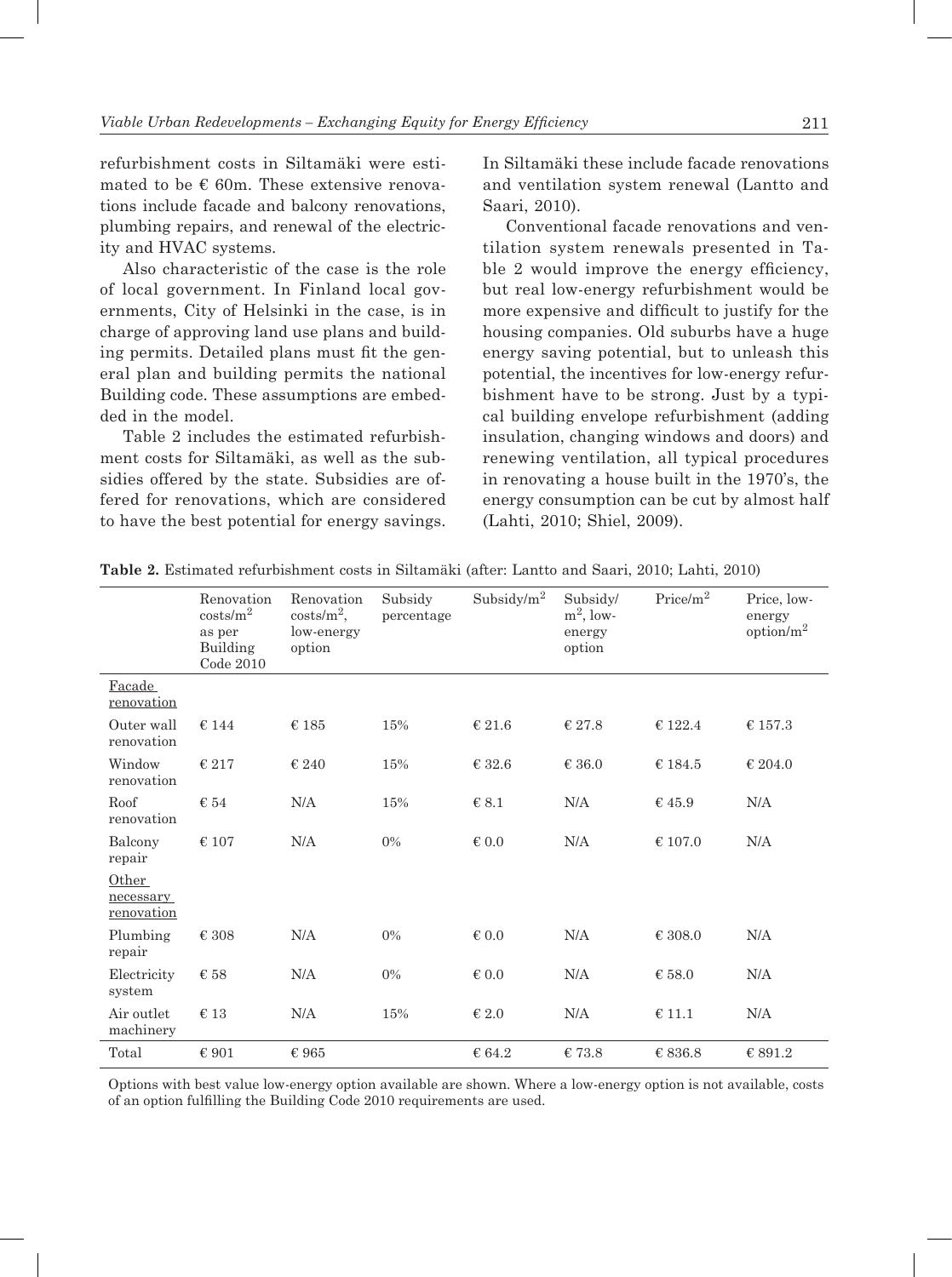The seven housing companies are joint owners of Siltamäen Huolto Ltd., which manages all of them and the associated land parcels dedicated to parking. Some of these parcels are potential infill development sites.

# **5. Presentation of the financial analysis model in the 4P environment**

The following section briefly describes each stakeholder and their relation to the financial analysis model described in the Methodology chapter above.

People, the shareholders of housing companies, have a key role because they will make decisions about the refurbishment and this is the basis for all the redevelopment. Via the housing companies People also own the land parcels beneath their homes. In the financial analysis model the shareholders' financial burden can be calculated and then be weighed against benefits that the potential investment would bring.

The housing companies' overall position can be determined based on their shareholders. If there is an interest for equity financing, it is necessary to make an inventory of the property that could be used for this purpose. According to the results of the interviews there are three types of property that can be used for investment purposes in Siltamäki. First, land owned but not needed by the housing companies could be sold for infill development purposes. Second, the housing companies could sell building rights for extending their current buildings; however this is not possible in Siltamäki because of preservation restrictions. The third investment opportunity is a sale-and-leaseback of the plots. These are discussed in more detail in the improved framework section. The financial analysis model tries to give a realistic view

of how the housing companies' property could bring added value for it.

Public, especially the local government, has a key role in determining if the refurbishment or redevelopment is feasible for other stakeholders. The financial analysis model tries to determine the net position of local government after the direct and indirect costs/benefits it faces are calculated. According to the net position, it can be examined if the local government would be able to make the project more feasible for all parties without hurting its own position either as an authority or as an economically responsible unit. Though the local government approves the plan and collects the development fee (this established term is used in this paper, whereas the term impact fee is widely used in US (Brueckner, 1997)), the state pays for the subsidies of energy efficient refurbishment.

Private is the party that will finance and execute the refurbishment. It can also act as an investor, for example by buying land from the housing company and developing it. These developers have their requirements for the potential investments in infill development. The financial analysis model tries to identify these requirements and to see the project from the developer-constructor's perspective. Each neighbourhood is a unique investment opportunity and has to be assessed individually. All investors have their incentives and requirements concerning the suburban redevelopment, and as was observed during the study, the issue is multidimensional and further development of the framework is needed in order to fully appreciate this environment.

### **6. Results**

The model examined four scenarios: Base Case, Scenarios 1 and 1' (where some unused land is sold), Scenario 2 (where both all unused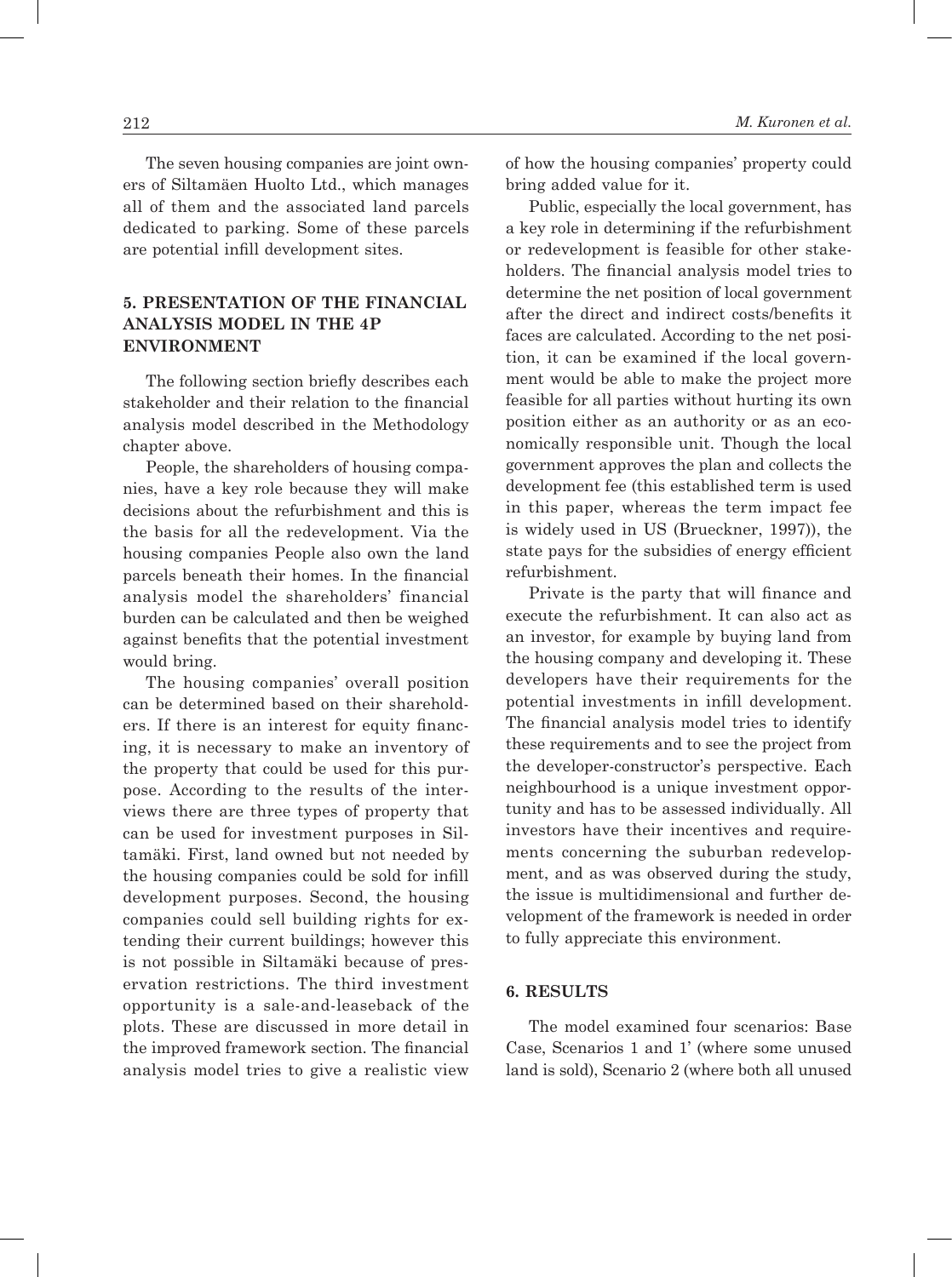land as well as existing plots are sold and leased back) and Scenario 3 (demolishing all existing buildings and constructing new ones).

The building right is the equity potential in the redevelopment. In all scenarios a common thread found is that effective use of permitted building rights is possible only by including in the analysis whole areas at a time, instead of single housing companies. Thus total building right can be treated as one entity instead of several plots.

Thematic interviews were conducted in April 2010. The interviewees included people representing all three parties. All the interviewees saw the decision-making process in housing companies as one of the main problems facing large-scale suburban redevelopment. The communication, planning, designing etc. are very laborious compared to the new construction production. All the interviewees also agreed on the crucial role of the local authority in determining whether the investment is feasible for other stakeholders. The local authority has the zoning monopoly and poses other restrictions and norms that can significantly hinder the investment opportunities.

The development of suburban neighbourhood refurbishment processes and concepts is very current in the construction industry and the possibility of new opportunities is being investigated. These opportunities naturally include extensive refurbishments, but also the potential infill development. Cost savings from economies of scale could be one of the motivating factors for owner-occupiers, as well as for big construction companies.

Real estate funds see the suburban redevelopment as an interesting business opportunity. It is in their interest to be a part of the redevelopment process to make sure that the area will appreciate in value, because most of the income is derived at the point of sale. The

main emphasis to date is on new-built apartment buildings.

The financial analysis model

Table 3 provides three different scenarios for equity opportunities: Base Case and Scenarios 1 and 1' concerned with using the land not currently used for housing purposes that the housing companies own in Siltamäki. These are the most relevant scenarios. In addition, two scenarios with different basis are presented for comparison. Scenario 2 utilises sale-and-leaseback of plots, which is explained above. In Scenario 3, the present buildings are demolished and new ones built; the net income describes the situation where housing companies will face new-built construction costs instead of refurbishment costs.

Base Case scenario

Base Case is a rather realistic scenario. The sellable area in the Base Case is presented in the southern (lower) part of Figure 3. The market value of building right is simply the sellable building right multiplied by its price. This is the amount that an investor has to pay for the land, but housing companies will not benefit the whole amount. To achieve the income before the development fees, costs incurring from parking arrangements are deducted. Development fees vary by local authority. The *Land Use and Building Act* (Government of Finland, 1999) only delimits the maximum fee to 60% of value added. City of Helsinki uses formula of 35% of the value added subtracted by  $\epsilon$  700,000. The plot has existing garages that have to be compensated ( $\epsilon$  500,000), and easement parking for some 100 shareholders – arranging structural parking for these shareholders is very expensive ( $\epsilon$  2,750,000). Zoning costs paid by the landowner are more or less dependent on the new-built volume. The last row equals the net income available for the housing companies' refurbishment financing.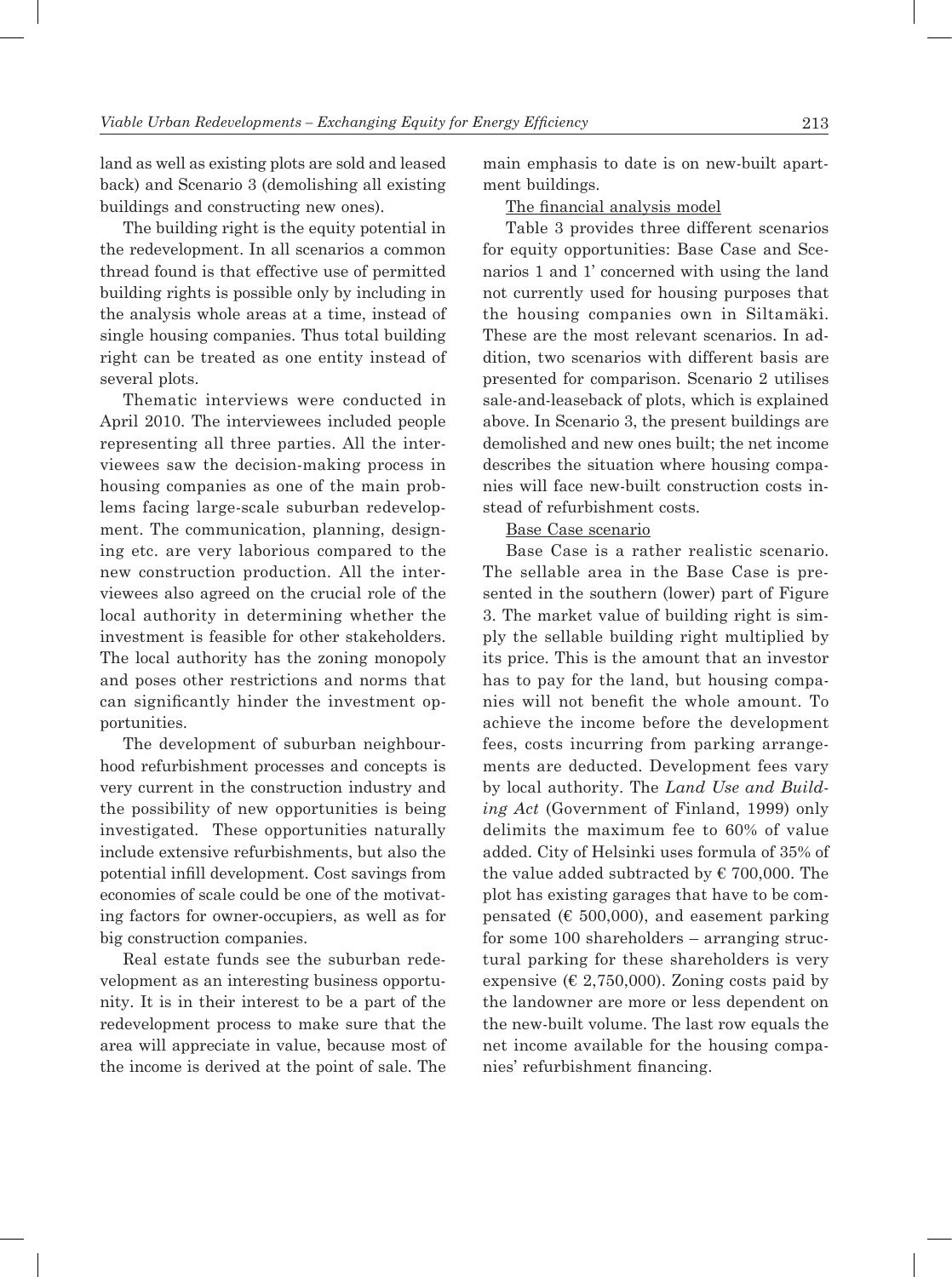|  |  | <b>Table 3.</b> Equity option scenarios |
|--|--|-----------------------------------------|
|  |  |                                         |

|                                                                                                            | Base Case            | Scenario 1     | Scenario 1'  | Scenario 2     | Scenario 3     |
|------------------------------------------------------------------------------------------------------------|----------------------|----------------|--------------|----------------|----------------|
| Price of building right $(m^2)$                                                                            | € 500                | $\epsilon$ 500 | € 500        | $\epsilon$ 500 | $\epsilon$ 600 |
| Sellable building right $(m^2)$                                                                            | 11,500               | 32,000         | 32,000       | 78,400         | 66,500         |
| $(=)$ Market price for building<br>right                                                                   | € 5,750,000          | € 16,000,000   | € 16,000,000 | € 39,200,000   | € 39,900,000   |
| $(-)$ Replacing garages<br>(demolition costs in<br>Scenario 3)                                             | € $500,000$          | € 1,390,000    | € 1,390,000  | N/A            | € 6,425,050    |
| $(-)$ Replacing open parking<br>space                                                                      | $\epsilon$ 2,750,000 | € 7,650,000    | € 7,650,000  | N/A            | N/A            |
| $(=)$ Income before<br>development fees                                                                    | € 2,385,000          | € 6,640,000    | € 6,640,000  | € 39,200,000   | € 33,474,950   |
| $(-)$ Development fee                                                                                      | € 539,014            | € 1,911,000    | € 539,014    | N/A            | N/A            |
| $\left(\frac{1}{2}\right)$ Zoning costs                                                                    | € 115,000            | € 320,000      | € 320,000    | N/A            | N/A            |
| $(=)$ Net income (new-built)<br>costs of $\epsilon$ 154,201,200 will<br>be subtracted from<br>Scenario 3.) | € 1,845,986          | € 4,729,000    | € 5,780,986  | € 39,200,000   | € 33,474,950   |

#### Scenario 1

In the more optimistic Scenario 1 the housing companies are able to sell all available land (three infill development sites marked in Figure 3). Proportional costs incurring from parking and zoning are the same as in the Base Case.

### Scenario 1'

In normal circumstances the development fee would be quite high. Therefore, Scenario 1' applies a development fee similar to the Base Case. This requires negotiations between all the parties. In this scenario the local authority does not require the new development to be fully compensated because the housing companies choose the low-energy refurbishment option, which is  $\epsilon$  4.1m dearer than the conventional facade. Therefore, the local authority relinquishes most of the development compensation in order to give the housing companies an incentive for low-energy refurbishment. With the alterations made in Scenario 1 the net income is over three times more than in the Base Case.

#### Scenario 2

In Scenario 2, instead of selling the infill development plots to external investors as in the Base Case and Scenarios 1 and 1', the housing companies use a sale-and-leaseback for  $\epsilon$  500 per square metre of building right as the price of the land.

The seven housing companies own a total  $151,000$  m<sup>2</sup> of land in Siltamäki, excluding parking places and potential infill development sites marked in Figure 3. With a plot ratio of 0.52 this amount of land equals  $78,400 \text{ m}^2$  of building right. If all this land were sold to the credit institution at  $\epsilon$  500/m<sup>2</sup> it would result into an income of  $\in$  39.2m. It must be stressed that this income is not profit for the housing companies as selling of the building right is in the three previous scenarios and, similarly, the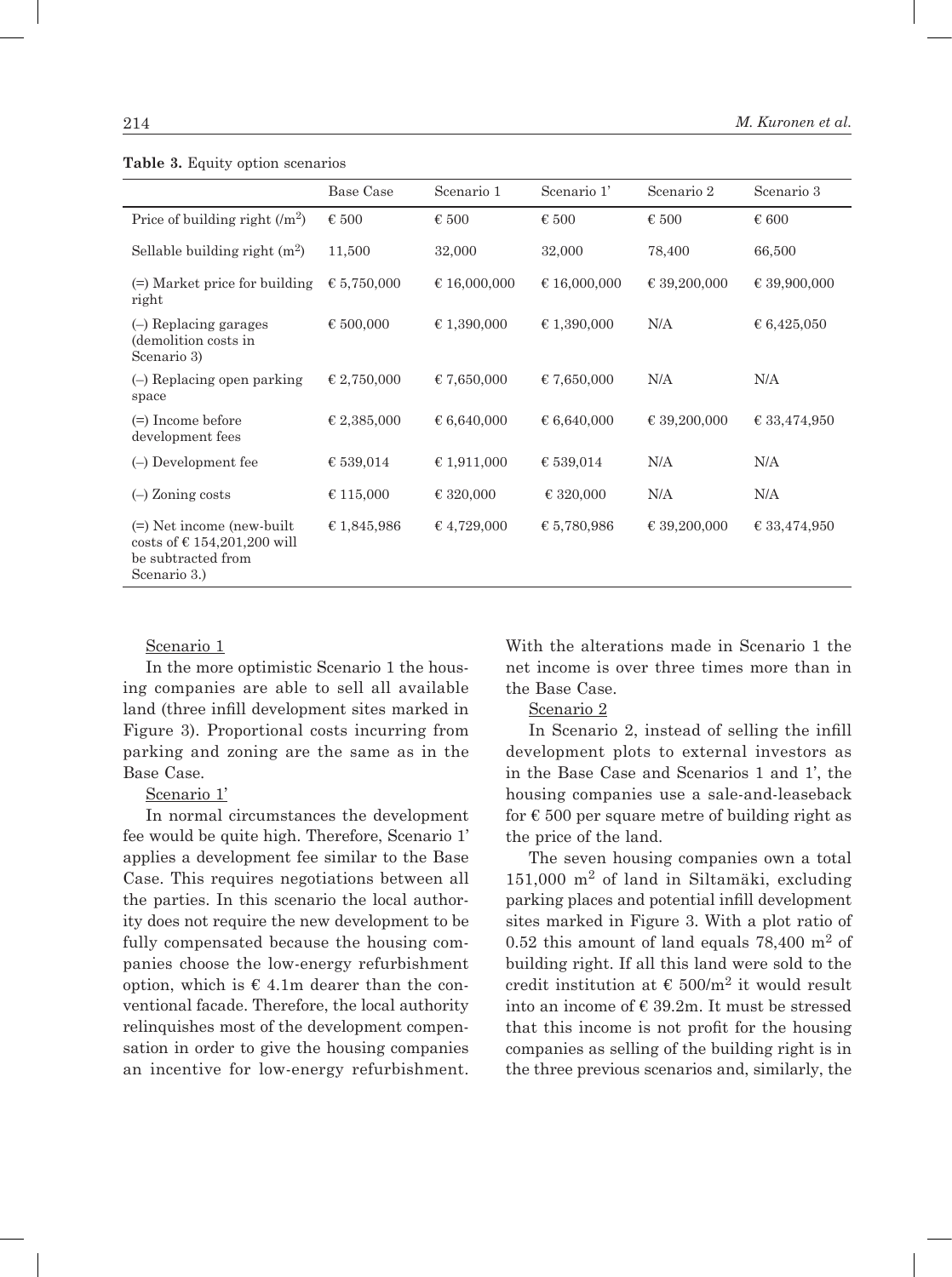value of the property decreases. The credit institution requires a certain yield, for example an initial yield of 5% would result in a annual rent of approximately  $\in 2.0$ m. Therefore, although the initial amount that can be used for refurbishment is significant, the housing companies pay it in the form of rent and possible redemptions. The advantages of this concept are that the costs are distributed over a long period and that it is flexible for the shareholders in different financial situations. In addition, it does not include the local authority to have an active role as an interest group, which can be considered an advantage.

#### Scenario 3

In Scenario 3, instead of refurbishment, the housing companies decide to demolish all the buildings and rezone the area corresponding to the present day's density practices still maintaining over-ground parking (this keeps the financial model simpler). Here a plot ratio of 0.9 is used which is equivalent to that in 1960's-70's suburbs of Pajamäki or Kuitinmäki in the Helsinki region (City of Helsinki Planning Department, 2007). The price of the building right is higher due to the anticipated price appreciation of the whole area from this new development.

Then new homes are built and the extra building rights sold to markets. Despite the fact that the scenario is speculative, the costs are based on real-life data. Based on this scenario the existing residents, by using the existing building right and paying approximately 1,800  $\epsilon/m^2$  would acquire completely new, energy efficient homes. The price is significantly higher than in any of the refurbishment scenarios but considerably lower than the average price of a new-built highrise home in the Helsinki region of  $\epsilon$  4,151/ m2 (Statistics Finland, 2010). This option enables the inhabitants also to negotiate on their home sizes.

#### Scenario conclusions

Table 4 presents separately for each scenario the refurbishment costs for the whole Siltamäki area after subsidies and potential investment income. In Scenario 1' the housing companies choose the low-energy alternative for facade renovations in an exchange for the lower development fee, and thus the initial refurbishment cost falls below the Base Case.

The last row presents the potential investment income as percentage of the initial refurbishment costs. In Base Case, this percentage is only 3.2% – much less than the subsidies offered by the state (7.8%). It is questionable if the housing companies will use the investment opportunity in this case.

With the alternations in Scenario 1 the percentage rises to 7.6, even 9.3% in Scenario 1', which is a much more tempting figure from the housing companies' point of view and could result into real measures being undertaken.

Scenario 2 includes full use of the sale-andleaseback generating rent costs to eternity and so the percentage of 67.7 is not comparable with other scenarios, due to the reduction of the equity value of current properties by the price of the land. Nevertheless, it is initially deducted from the refurbishment costs.

Scenario 3 shows the option for the People to get brand new homes instead of refurbished ones. This is hard to evaluate, because new apartments have different quality and their energy class is A or B. The disturbance to inhabitants is bigger than in refurbishment scenarios but it has not been valued in scenario.

These simple scenarios show that there are many possibilities for financing. Depending on the housing companies' decision and negotiations with the local authority, the initial cost of the refurbishment per average apartment in basis scenarios is over  $\epsilon$  50,000. The other two scenarios provide option paying only  $\epsilon$  15,000 of initial refurbishment costs or purchasing a new-built home for  $\in$  117,000.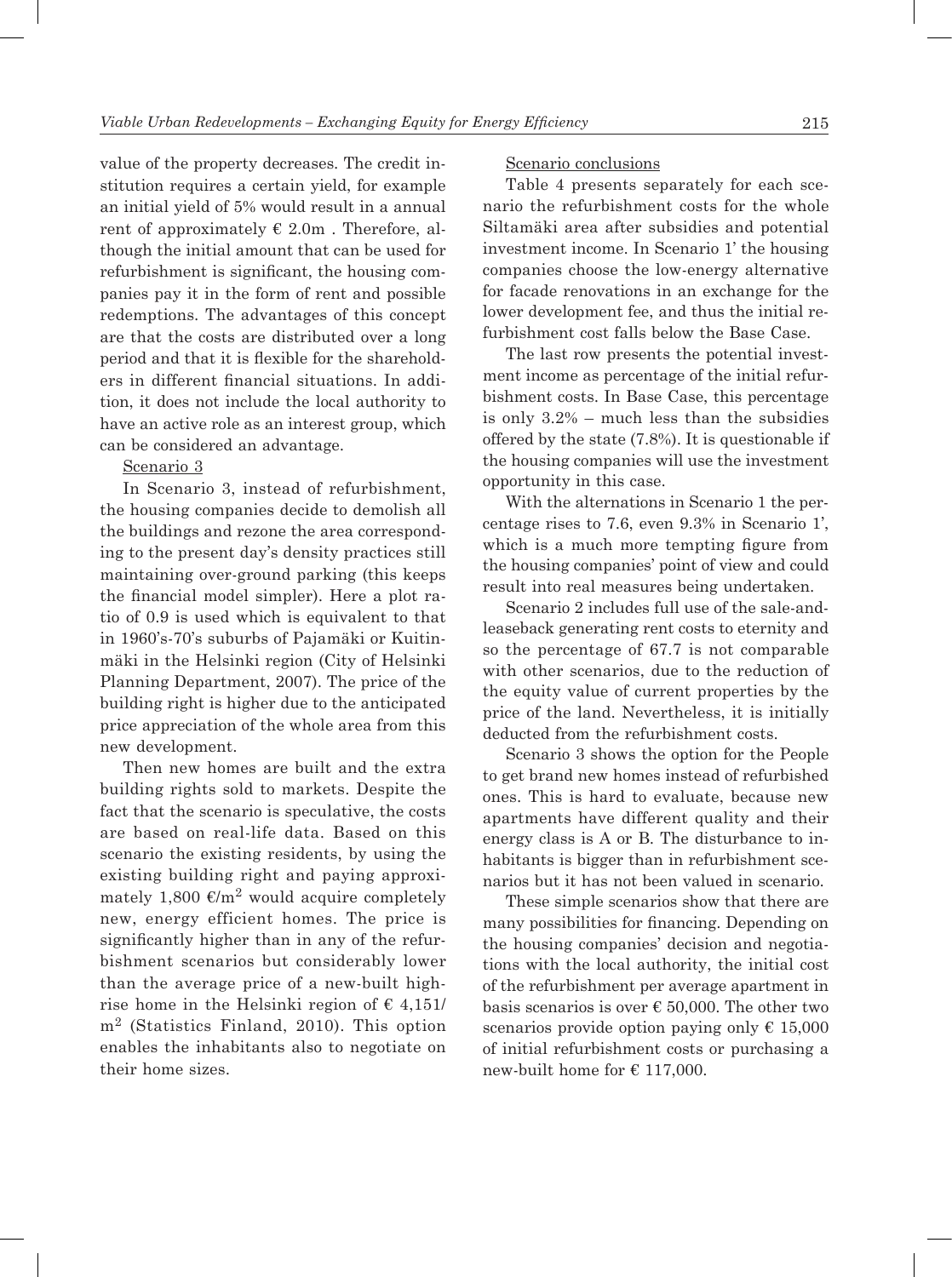|                                                                              | <b>Base Case</b> | Scenario 1           | Scenario 1'          | Scenario 2                        | Scenario 3    |
|------------------------------------------------------------------------------|------------------|----------------------|----------------------|-----------------------------------|---------------|
| Net floor area/ $m^2$                                                        | 64250.5          | 64250.5              | 64250.5              | 64250.5                           | 64250.5       |
| Refurbishment costs/ $m2$                                                    | $\epsilon$ 901   | €965                 | €965                 | 901 $\varepsilon$                 | N/A           |
| $(=)$ Initial refurbishment costs                                            | € 57,890,000     | € 62,000,000         | € 62,000,000         | $\mathop{\varepsilon}$ 57,890,000 | N/A           |
| $(-)$ Public subsidies                                                       | € 4,120,000      | $\epsilon$ 4,740,000 | $\epsilon$ 4,740,000 | € 4,120,000                       | N/A           |
| $(=)$ Refurbishment cost after<br>subsidies / Scenario 3 new-<br>built homes | € 53,770,000     | € $57,260,000$       | € $57,260,000$       | € $53,770,000$                    | € 154,201,200 |
| $(-)$ Net income from Table 3.                                               | € 1,850,000      | 64,729,000           | € 5,780,986          | € 39,200,000                      | € 33,474,950  |
| $(=)$ Total refurbishment cost /<br>Scenario 3 total cost                    | € 51,920,000     | € $52,531,000$       | € 51,479,014         | € 14,570,000                      | € 114,301,200 |
| Public subsidies / initial<br>refurbishment costs                            | 7.1%             | 7.6%                 | 7.6%                 | 7.1%                              | N/A           |
| Investment income / initial<br>refurbishment costs                           | 3.2%             | 7.6%                 | 9.3%                 | 67.7%                             | 25.9%         |
| Together                                                                     | 10.3%            | 15.3%                | 17.0%                | 74.8%                             | 25.9%         |
| Per $m2$                                                                     | $\epsilon$ 808   | € 818                | € 801                | $\epsilon$ 227                    | € 1,779       |
| Per average $65.5 \text{ m}^2$<br>apartment                                  | € 52,930         | € 53,553             | € 52,480             | € 14,853                          | € 116,524     |

**Table 4.** Summary of refurbishment/redevelopment cost scenarios (new-built costs in Scenario 3)

All the scenarios are feasible to the Private as well and local authority only has to negotiate on development fees of an area that already has existing infrastructure. It is assumed that Private is interested in participating in partnership as it gives an opportunity to make profit. For the investor/developer this requires the purchased building right to be taken to use in reasonable amount of time. Local authority makes amendments to development fees and maybe to the existing detailed plans in order to enable housing companies to choose low-energy option. This reduces greenhouse gas (GHG) emissions of existing housing stock according to policies of Public.

### **7. Discussion**

The purpose of this study is to show how energy efficient refurbishment could be partly financed by using external investments in housing companies' building rights and how the local government possessing the planning monopoly could set the scene for energy efficient refurbishment. A purely technical result is that the main stakeholders and critical variables in a redevelopment process of Siltamäki case were recognised. As a more conceptual result, beneficial for applying similar calculations also elsewhere, it can be stated that the 4P process seems to contribute in creating more viable options for the People, in this case the housing companies and their owners. Also the role of public sector is crucial in delivering viable redevelopments. 4P has hitherto been used in new developments and this paper shows its viability also in the vast mass of housing and decreasing housing related emissions remarkably.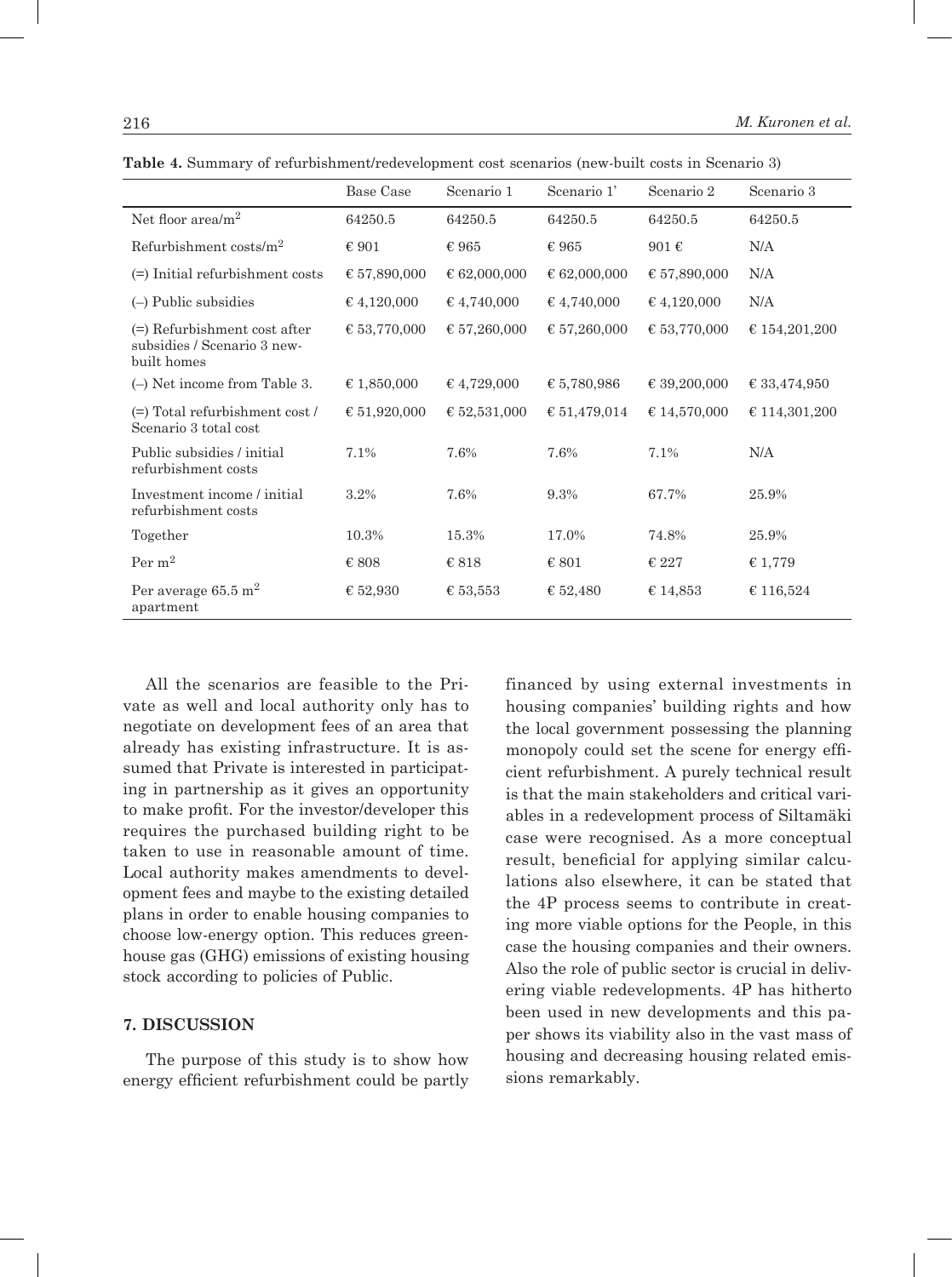The financial model presents a value creation strategy for older concrete suburban neighbourhoods undergoing refurbishments affecting energy efficiency. Instead of only adding costs to the owners and tenants, the framework has produced an option where the suburban redevelopment is considered an investment opportunity bringing potential value to both the internal and external stakeholders.

The financial analysis model presented is applicable for redevelopment processes in urban areas, where the building rights have a market and their relative price compared to construction costs is high. In Siltamäki new building rights are valued roughly only a fourth of existing home prices and a bit more than half of refurbishment prices. The options created work the better the bigger proportion land price equals of housing costs as is the case in several areas of urban growth (Rudlin and Falk, 2009), in Finnish context this kind of areas are the existing neighbourhoods in the need of refurbishment in major cities. The ratio between existing and new potential building right is big enough to require changes for the detailed plan, but does not alter the nature of the area.

The neighbourhood in this case is an implicitly recognized entity of its own (Joutsiniemi, 2010; Webster, 2003). When this neighbourhood is considered as a handful of housing companies as here, the negotiations are possible to release the building rights and to extract value from them.

The Private finds Siltamäki interesting if it involves large-scale refurbishment or possibility of new development. This can happen only when the area is considered as whole rather than by individual housing companies. The community will benefit if it can direct state subsidies to the area. To achieve this is the local government could well negotiate on development fees and planning restrictions if the *vox populii* is unanimous – as is the case when 4P allows the People to have a seat on the negotiation table right from the beginning. This negotiation position created by 4P could also be used to negotiate some other amendments of public policies, such as the amount of parking spaces. Although this paper concentrates on the financial outcomes, there are also other important issues in the 4P collaboration. The Public aims to implementation of policies, such as ones on urban structure and climate change (Kuronen et al*.*, 2011). All the parties benefit of the partnership synergy, otherwise the partnership would not actualise.

The research objectives were achieved by using a mixed methods approach, chosen due to its ability to deal with real-life problems. The data was collected from various sources. A theoretical approach used was Public-Private-People Partnership (4P). No previous studies were found that combine the 4P and redevelopment. However, a significant amount of research has been conducted on development and redevelopment cases. Major earlier findings include that property-led planning is highly dependent on public sector actions and policies (Rydin, 2010; Urbanavičienė et al., 2009; Weber, 2002; Imrie and Thomas, 1993). The 4P approach also underlines the interdependency of all parties. As Ball (2004) recognised, in a redevelopment situation the People partially even control the publicly-subsidised resources, as the various subsidies in Siltamäki case. In 4P processes the inertia of decision-making in housing companies can be substantial as the individual owners' condition and situation of life varies. This has been shown to apply on the non-occupant landowners as well (Healey and Nabarro, 1990).

Small community development corporations are not resourced to carry on demanding redevelopment processes (Stoecker, 1997). This is why external investors are crucial, but similarly it becomes even more important to be able to show not only energy savings or lower GHG emissions but increased monetary values as well. The relationships between energy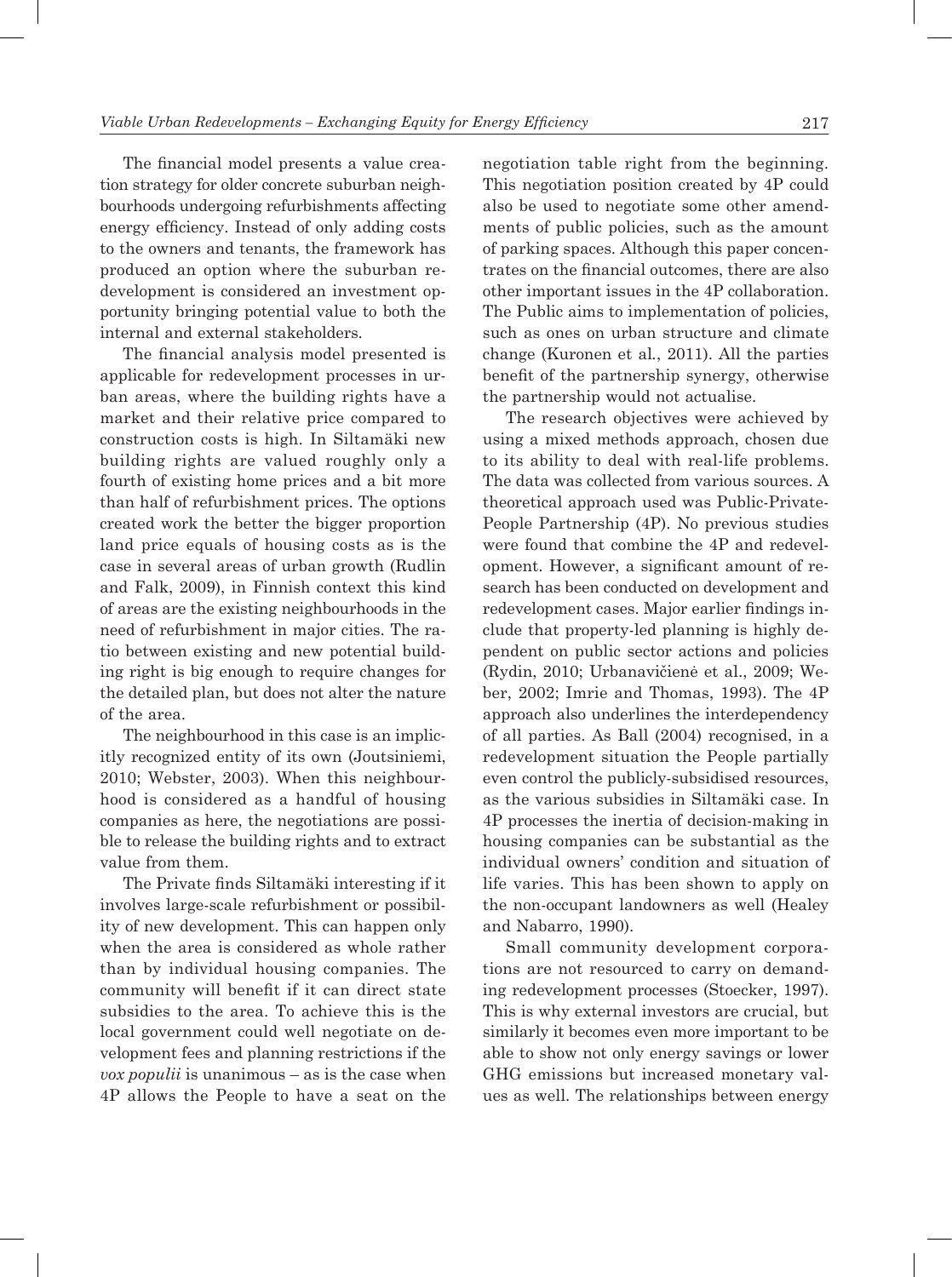design decisions of existing multi-residential buildings, energy market and regulatory context are manifold (Atkinson et al*.*, 2009).

Technically the facade renovation has a major influence in GHG emissions in refurbishment also in other climatic conditions than those found in Nordic countries (Hertzsch et al*.*, 2010; Shiel, 2009). It makes sense to direct public financial incentives on actions that have a relatively high effect on GHG emissions.

The model presented and the scenarios contain some uncertainty due to some interpretations made. However, a wide professional workshop has discussed the model and approved it. There is a need for further development of the concept to better consider its multi-dimensional environment. The results from the workshop meetings and thematic interviews concluded that the issue is very important. The scenarios in the analysis allow People to see the potential development from a variety of perspectives, not just the one concerning their own housing company.

The financial analysis could also be used, or a new one developed, in case of a new development. New developments should have similar potential later in their life cycle, provided further building right is available at that time. The options in creating scenarios are manifold and each area has a different basis. By combining the sale-and-leaseback option with a demolition scenario new viable opportunities to finance refurbishments could be found. Also, the analysis lacks a time variable; the refurbishment takes time and the timing both affects prices as the housing market changes and generates interest expenses. The model assumes owner-occupancy, which in Finland is the most common form of tenure. Technically the calculations would work in rental housing as well, but the partnership synergy would be diminishing for the community would not equal the owners. The Results chapter already presented the current policies that the scenarios take advantage of and the negotiations needed. In the current Finnish carbon discussion the Public interviewees saw the amendments rather possible, but policies may change.

The originality of this paper lies in the way the People's, as the owner-occupiers', point of view is included in a refurbishment/redevelopment process. Refurbishment processes have not been researched in this integrated way much despite that they present an urgent real life issue. Results of this paper are valuable to developers and other Private party representatives as well as policy makers, planners and housing companies in finding new ways to cooperate and make more redevelopment processes into economical and low-energy success stories.

#### **8. Conclusions**

This study rested on the proposition that a 4P approach can introduce more energy-efficient refurbishment options to choose from for an urban redevelopment process, which again provides more value to the stakeholders in form of achieving policy goals (Public), having new kinds of business opportunities (Private) and having new options to choose from (People). The financial model created here raises building rights and their pricing as the single most important variable concerning the possibilities. The current land ownership of housing companies can be transferred as equity to finance refurbishments.

By examining one specific case it was found that introducing 4P to a redevelopment process can be fruitful to all parties. It has been shown that 4P can bring the stakeholders closer to each other without anyone having to give up their position and that it can lead to a situation where energy efficient refurbishment can be affordable and the People can have several refurbishment and finance options to choose from. 4P, where the People are also included creates the possibility of equity financing also. Via the housing companies the People have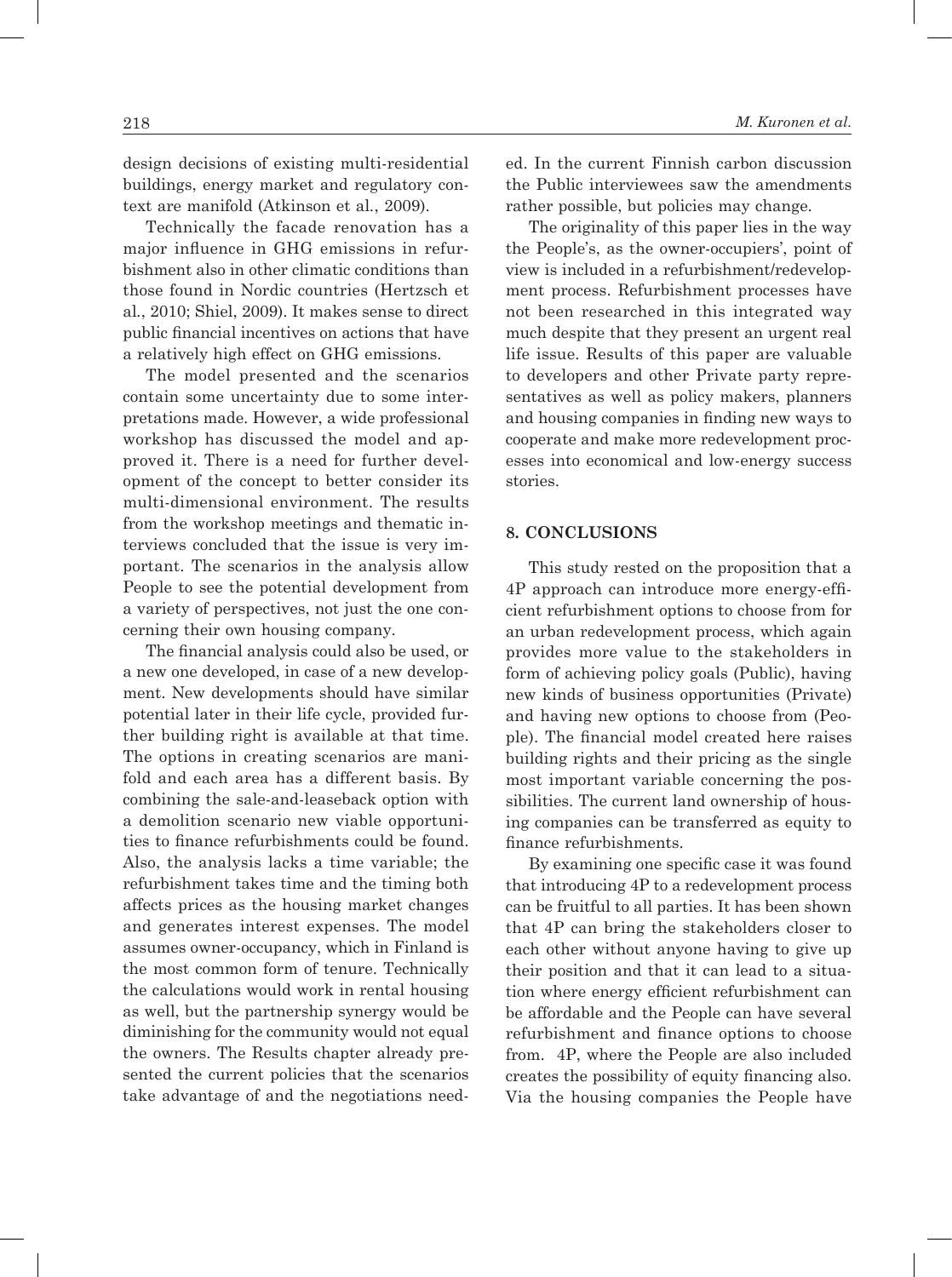good negotiating possibilities in redeveloping their existing neighbourhood.

### **Acknowledgments**

The authors thank the anonymous reviewers for their comments and improvement suggestions to this article, as well as University of Melbourne, Faculty of Architecture, Building and Planning for its courtesy.

### **References**

- Ahlava, A. and Edelman, H. (2008) *Urban design management. A guide to good practice.* Taylor & Francis.
- Atkinson, J. G., Jackson, T. and Mullings-Smith, E. (2009) Market influence on the low carbon energy refurbishment of existing multi-residential buildings, *Energy Policy*, 37(7), pp. 2582–2593. [doi:10.1016/j.enpol.2009.02.025](http://dx.doi.org/10.1016/j.enpol.2009.02.025)
- Ball, M. (2004) Co-operation with the community in property-led urban regeneration, *Journal of Property Research*, 21(2), pp. 119–142. [doi:10.1080/0959991042000328810](http://dx.doi.org/10.1080/0959991042000328810)
- Ball, M. and Maginn, P. J. (2005) Urban change and conflict: evaluating the role of partnerships in urban regeneration in the UK, *Housing Studies*, 20(1), pp. 9–28. [doi:10.1080/0267303042000308705](http://dx.doi.org/10.1080/0267303042000308705)
- Brindley, T., Rydin, Y. and Stoker, G. (1989) *Remaking planning. The politics of urban change in the Thatcher years.* London: Unwin Hynman.
- Brueckner, J. K. (1997) Infrastructure financing and urban development: the economics of impact fees, *Journal of Public Economics*, 66, pp. 383– 407. [doi:10.1016/S0047-2727\(97\)00036-4](http://dx.doi.org/10.1016/S0047-2727(97)00036-4)
- City of Helsinki Planning Department (2007) *Mitoituslukuja kerrostaloalueilla Helsingissä.* Helsinki.
- Doak, J. and Karadimitriou, N. (2007) (Re)development, complexity and networks: a framework for research, *Urban Studies*, 44(2), pp. 209– 229.
- Edelman, H. (2007) *Urban design management.* Espoo: Helsinki University of Technology Publications in Architecture.
- Godschalk, D. R. (2004) Land use planning challenges:

coping with conflicts in visions of sustainable development and livable communities, *Journal of the American Planning Association*, 70(1), pp. 5–13. [doi:10.1080/01944360408976334](http://dx.doi.org/10.1080/01944360408976334)

- Government of Finland (1991) *Housing Companies Act 1991/809*. Government of Finland.
- Government of Finland (1999) *Land Use and Building Act 1999/132*. Government of Finland.
- Guy, S. H. and Rowley, S. (2002) Development cultures and urban regeneration, *Urban Studies*, 39(7), pp. 1181–1196. [doi:10.1080/00420980220135554](http://dx.doi.org/10.1080/00420980220135554)
- Hastings, A. (1996) Unravelling the process of 'partnership' in urban regeneration policy, *Urban Studies*, 33(2), pp. 253–268. [doi:10.1080/00420989650011997](http://dx.doi.org/10.1080/00420989650011997)
- Healey, P. (1998) Collaborative planning in a stakeholder society, *Town Planning Review*, 69(1), pp. 1–21.
- Healey, P. and Nabarro, R. (1990) *Land and property development in a changing contest.* Gower: Aldershot.
- Heinonen, J., Junnila, S. and Kuronen, M. (2010) A life cycle assessment of carbon mitigation possibilities in metropolitan areas. In: *Proceedings of sustainable building '10.* Helsinki.
- Hertzsch, E., Heywood, C., Piechowski, M. and Rowe, A. (2010) Aspects of life cycle investing for sustainable refurbishments in Australia. In: *Proceedings of international conference of sustainability in energy and buildings 2010.* Brighton.
- Joutsiniemi, A. (2010) *Becoming metapolis a configurational approach.* Tampere: Tampere University of Technology.
- Kuckshinrichs, W., Kronenberg, T. and Hansen, P. (2010) The social return on investment in the energy efficiency of buildings in Germany, *Energy Policy*, 38(8), pp. 4317–4329. [doi:10.1016/j.enpol.2010.03.060](http://dx.doi.org/10.1016/j.enpol.2010.03.060)
- Kuronen, M., Heinonen, J., Heywood, C., Junnila, S., Luoma-Halkola, J. and Majamaa, W. (2011) Customerships in urban housing development a case study on retrofitting a suburb. In: *Proceedings of PRRES 2011.* Gold Coast: Pacific Rim Real Estate Society.
- Kuronen, M., Junnila, S., Majamaa, W. and Niiranen, I. (2010) Public-private-people partnership as a way to reduce carbon dioxide emissions from residential development, *International*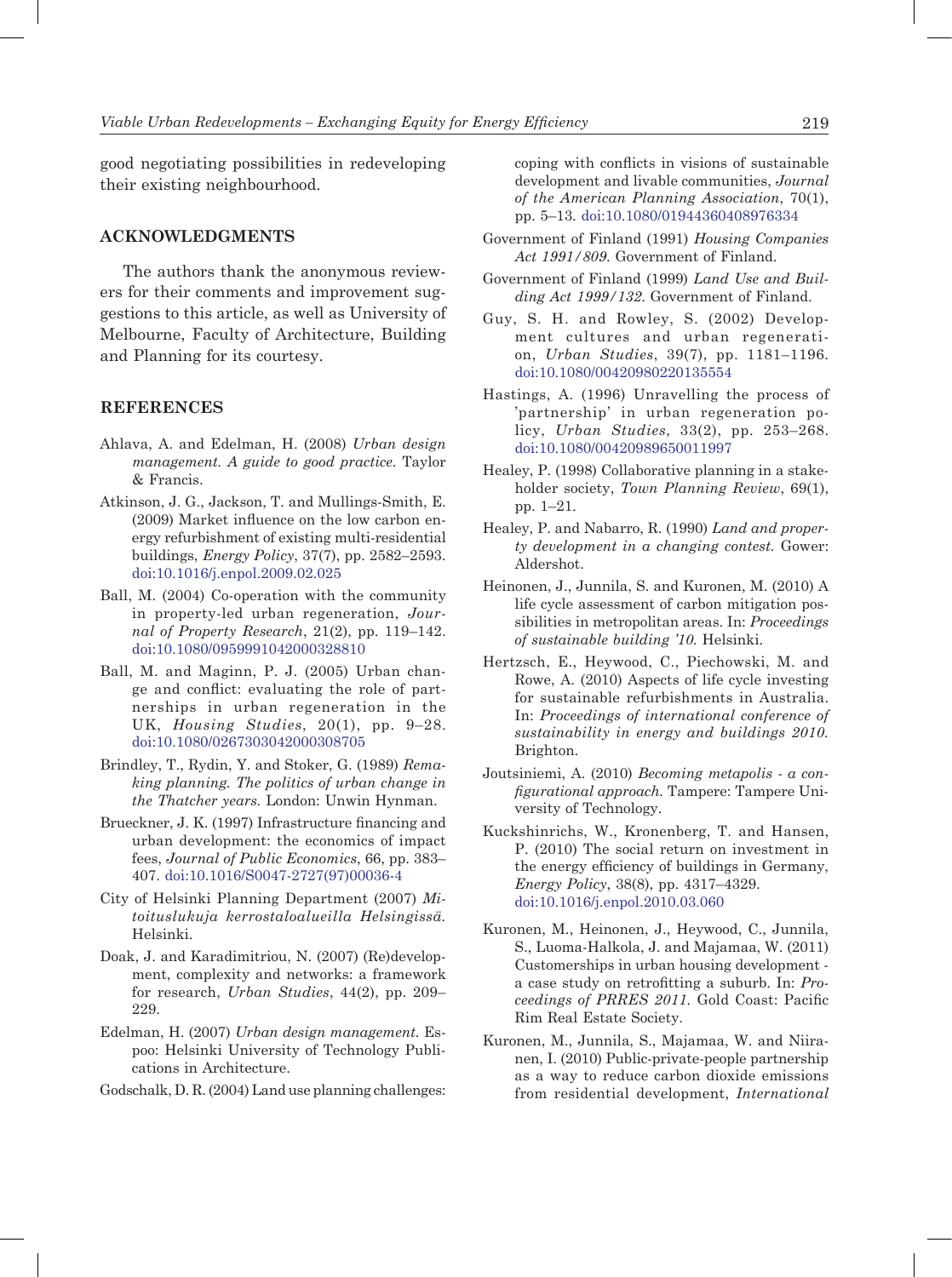*Journal of Strategic Property Management*, 14(3), pp. 200–216. [doi:10.3846/ijspm.2010.15](http://dx.doi.org/10.3846/ijspm.2010.15)

- Lahti, P. (2010) *Riihimäki Peltosaari – Eco-efficient renewal of a neighbourhood.* VTT Technical Research Centre of Finland.
- Lantto, J. and Saari, A. (2010) Agile renovation model project (Ketterä korjausmalli).
- Lindgren, T. and Castell, P. (2008) Open space management in residential areas – how it is organised and why, *International Journal of Strategic Property Management*, 12(3), pp. 141–160. [doi:10.3846/1648-715X.2008.12.141-160](http://dx.doi.org/10.3846/1648-715X.2008.12.141-160)
- Luoma-Halkola, J., Junnila, S., Majamaa, W. and Kuronen, M. (2010) Urban redevelopment concept (URC) for existing neighbourhoods. In: *Proceedings of ERES 2010.* Milano.
- Majamaa, W. (2008) *The 4th P People in urban development based on public-private-people partnership.* Espoo: TKK Structural Engineering and Building Technology Dissertations.
- Mäntysalo, R. (1999) Learning from the UK: towards market-oriented land-use planning in Finland, *Housing, Theory and Society*, pp. 179–191.
- Power, A. (2008) Does demolition or refurbishment of old and inefficient homes help to increase our environmental, social and economic viability?, *Energy Policy*, 36(12), pp. 4487–4501. [doi:10.1016/j.enpol.2008.09.022](http://dx.doi.org/10.1016/j.enpol.2008.09.022)
- Ranaweera, R. and Crawford, R. H. (2010) Using early-stage assesment to reduce the financial risks and percieved barriers of sustainable buildings, *Journal of Green Building*, 5(2), 129–146. [doi:10.3992/jgb.5.2.129](http://dx.doi.org/10.3992/jgb.5.2.129)
- Rudlin, D. and Falk, N. (2009) *Sustainable urban neighbourhood. Building the 21st century home* (2nd ed.). Oxford: Architectural Press.
- Rydin, Y. (2010) *Governing for sustainable urban development.* London: Earthscan.
- Salastie, S. (2009) *Siltamäen kontaktikaupunki.* Helsinki: Edita Prima Oy.
- Salminen, J. (2009) Pysäytetäänkö ilmastonmuutos energiaa säästämällä. In: Junnila, S. (ed.), *Rakentamisen energiatulevaisuus.* Helsinki: Sitra.
- Seppälä, J. (2009) *Suomen kansantalouden materiaalivirtojen ympäristövaikutusten arviointi EN-VIMAT-mallilla.* Suomen Ympäristö 20/2009.
- Shiel, J. (2009) Practical greenhouse gas reduction strategies for the existing building stock, *Architectural Science Review*, 52(4), pp. 270–278. [doi:10.3763/asre.2009.0070](http://dx.doi.org/10.3763/asre.2009.0070)
- Staffans, A., Väyrynen, E., Huisko, S. and Melama, S. (2009) Kumppanuus (Partnership). In: Staffans, A. and Väyrynen, E. (eds.), *Oppiva kaupunkisuunnittelu.* Espoo: Arkkitehtuurin laitoksen julkaisuja 2009/98.
- Statistics Finland (2010) *House prices.* Statistics Finland. Available at: http://www.stat. fi/til/ashi/2010/01/ashi\_2010\_01\_2010-04-30\_ kat\_001\_en.html [accessed 14 July 2010]
- Statistics Finland (2008) *Housing conditions in Finland 2008.* Statistics Finland. Available at: http://www.stat.fi/til/asas/2008/ asas\_2008\_2009-12-15\_kat\_001\_en.html [accessed 8 September 2010]
- Stoecker, R. (1997) The CDC model of urban redevelopment: a critique and an alternative, *Journal of Urban Affairs*, 19(1), pp. 1–22. [doi:10.1111/j.1467-9906.1997.tb00392.x](http://dx.doi.org/10.1111/j.1467-9906.1997.tb00392.x)
- UNEP (2007) *Buildings and climate change status, challenges and opportunities.* Sustainable Construction and Building Initiative (SBCI) of United Nations Environment Programme (UNEP).
- Urbanavičienė, V., Kaklauskas, A. and Zavadskas, E. K. (2009) The conceptual model of construction and real estate negotiation, *International Journal of Strategic Property Management*, 13(1), pp. 53–70.
- Väyrynen, E. (2010) *Towards an innovative process of networked development for a new urban area.* Espoo: Studies in Architecture, Helsinki University of Technology.
- Webster, C. J. (2003) The nature of the neighbourhood, *Urban Studies*, 40(13), pp. 2591–2612. [doi:10.1080/0042098032000146803aaa](http://dx.doi.org/10.1080/0042098032000146803aaa)
- Wilmot, K. and Crawford, R. H. (2008) Bridging the gap between finance and sustainability in construction. In: *Proceedings of the World Conference SB08*, Melbourne, pp. 1947–1954.